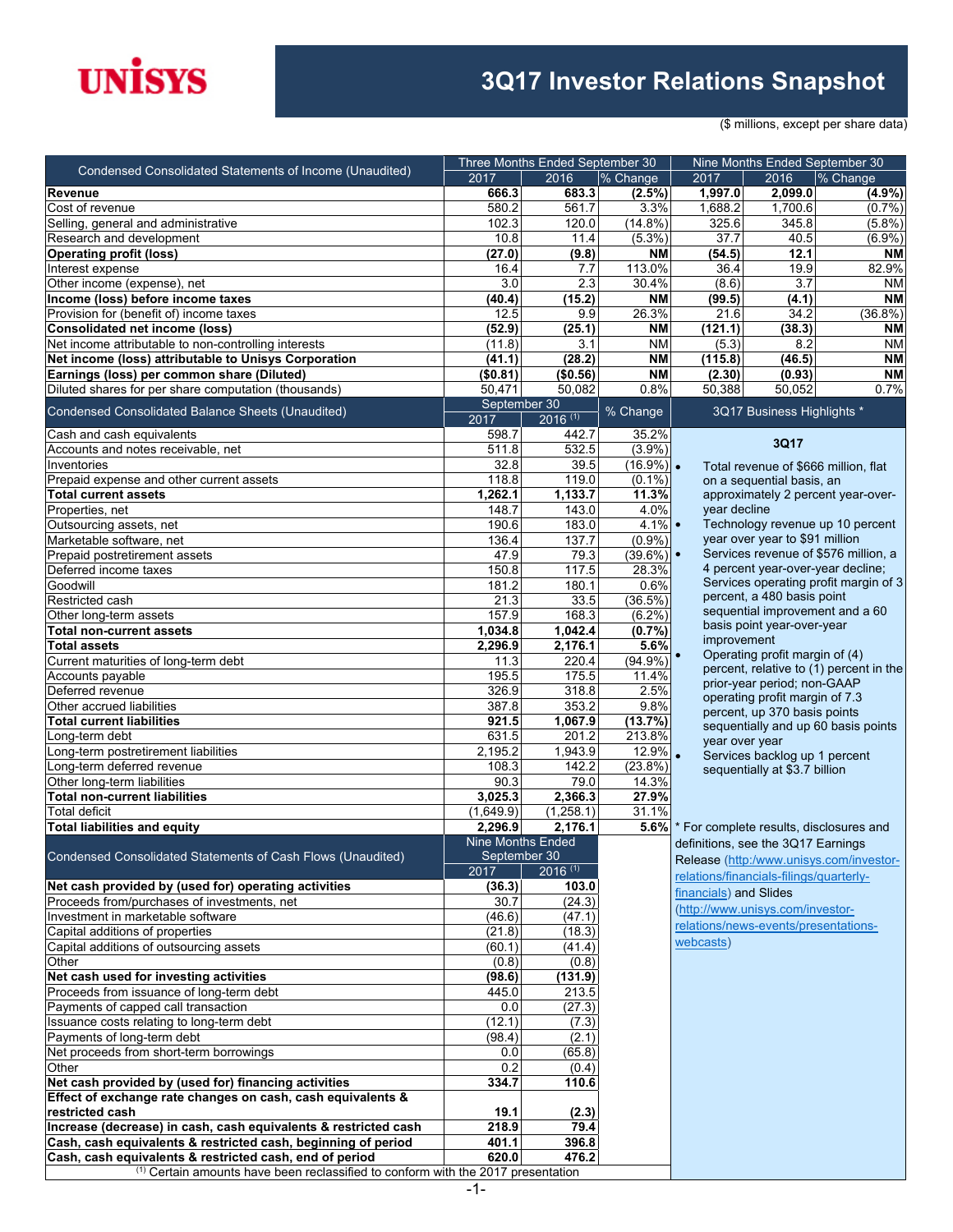# **UNISYS**

#### **3Q17 Revenue Profile (\$M)**



| Segment                         | 3Q17    | 3Q16    | Change   | $\frac{9}{6}$ | In Constant Currency |
|---------------------------------|---------|---------|----------|---------------|----------------------|
| Services                        | \$575.5 | \$600.9 | (\$25.4) | $(4.2\%)$     | $(5.4\%)$            |
| Technology                      | \$90.8  | \$82.4  | \$8.4    | 10.2%         | 9.9%                 |
| Total                           | \$666.3 | \$683.3 | (\$17.0) | $(2.5\%)$     | $(3.5\%)$            |
| <b>Segment Detail</b>           | 3Q17    | 3Q16    | Change   | $\frac{0}{0}$ | In Constant Currency |
| Cloud & Infrastructure Services | \$321.2 | \$341.9 | (\$20.7) | $(6.1\%)$     | $(7.4\%)$            |
| <b>Application Services</b>     | \$206.4 | \$210.4 | (\$4.0)  | (1.9%         | $(3.0\%)$            |
| <b>BPO Services</b>             | \$47.9  | \$48.6  | (\$0.7)  | $(1.4\%)$     | (0.4%                |
| Technology                      | \$90.8  | \$82.4  | \$8.4    | 10.2%         | 9.9%                 |
| Total                           | \$666.3 | \$683.3 | (\$17.0) | $(2.5\%)$     | $(3.5\%)$            |
| Geography                       | 3Q17    | 3Q16    | Change   | $\%$          | In Constant Currency |
| U.S.& Canada                    | \$320.5 | \$357.4 | (\$36.9) | $(10.3\%)$    | $(10.3\%)$           |
| International                   | \$345.8 | \$325.9 | \$19.9   | 6.1%          | 4.1%                 |
| Total                           | \$666.3 | \$683.3 | (\$17.0) | $(2.5\%)$     | $(3.5\%)$            |
| <b>Regional Detail</b>          | 3Q17    | 3Q16    | Change   | $\frac{0}{0}$ | In Constant Currency |
| U.S. & Canada                   | \$320.5 | \$357.4 | (\$36.9) | $(10.3\%)$    | $(10.3\%)$           |
| <b>EMEA</b>                     | \$172.0 | \$183.0 | (\$11.0) | $(6.0\%)$     | $(8.6\%)$            |
| Asia Pacific                    | \$86.2  | \$80.3  | \$5.9    | 7.4%          | 5.5%                 |
| Latin America                   | \$87.6  | \$62.6  | \$25.0   | 39.9%         | 37.6%                |
| Total                           | \$666.3 | \$683.3 | (\$17.0) | $(2.5\%)$     | $(3.5\%)$            |
| Sector                          | 3Q17    | 3Q16    | Change   | $\frac{0}{0}$ | In Constant Currency |
| <b>Enterprise Solutions</b>     | \$525.1 | \$544.0 | (\$18.9) | (3.5%)        | $(4.8\%)$            |
| U.S. Federal                    | \$141.2 | \$139.3 | \$1.9    | 1.3%          | 1.3%                 |
| Total                           | \$666.3 | \$683.3 | (\$17.0) | $(2.5\%)$     | $(3.5\%)$            |
| <b>Sector Detail</b>            | 3Q17    | 3Q16    | Change   | $\frac{0}{6}$ | In Constant Currency |
| U.S. Federal                    | \$141.2 | \$139.3 | \$1.9    | 1.3%          | 1.3%                 |
| Public                          | \$164.2 | \$187.9 | (\$23.7) | (12.6%)       | $(14.1\%)$           |
| Commercial                      | \$213.7 | \$213.7 | \$0.0    | 0.0%          | $(1.8\%)$            |
| Financial                       | \$147.2 | \$142.4 | \$4.8    | 3.4%          | 3.3%                 |
| Total                           | \$666.3 | \$683.3 | (\$17.0) | $(2.5\%)$     | $(3.5\%)$            |
| <b>Revenue Type</b>             | 3Q17    | 3Q16    | Change   | %             |                      |
| Recurring Services              | \$454.6 | \$468.0 | (\$13.4) | $(2.9\%)$     |                      |
| <b>Non-Recurring Services</b>   | \$120.9 | \$132.9 | (\$12.0) | $(9.0\%)$     |                      |
| Technology                      | \$90.8  | \$82.4  | \$8.4    | 10.2%         |                      |
| Total                           | \$666.3 | \$683.3 | (\$17.0) | $(2.5\%)$     |                      |